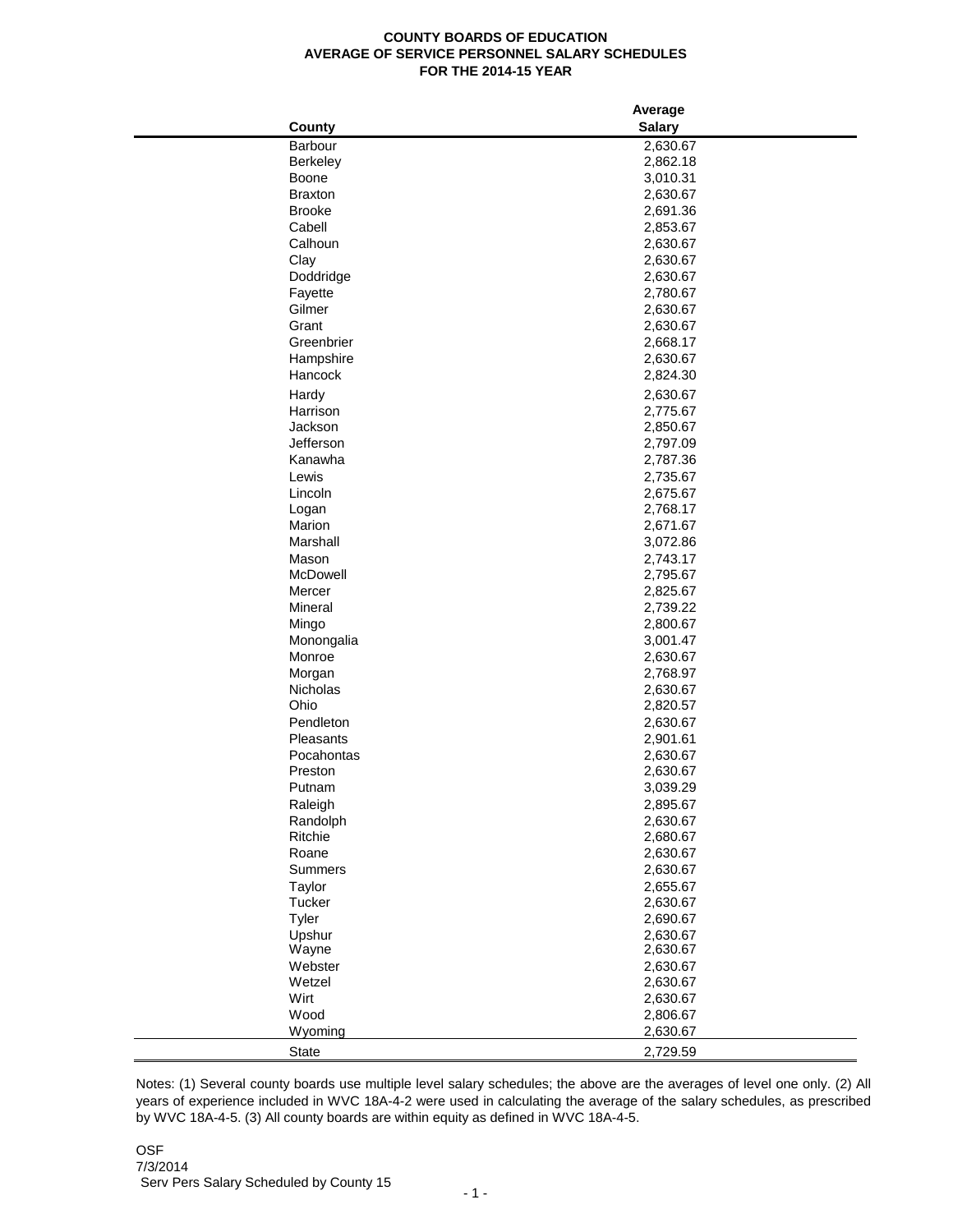## **COUNTY BOARDS OF EDUCATION AVERAGE OF SERVICE PERSONNEL SALARY SCHEDULES ARRANGED IN DESCENDING ORDER FOR THE 2014-15 YEAR**

|            |                         | Average              | Percentage<br>Of Top Ten | Average<br><b>Salary</b> |             |
|------------|-------------------------|----------------------|--------------------------|--------------------------|-------------|
| Ct.        | County                  | <b>Salary</b>        | <b>Average Salary</b>    | <b>Top Ten</b>           |             |
| 1.         | Marshall                | 3,072.86             | 104.83%                  |                          |             |
| 2.         | Putnam                  | 3,039.29             | 103.68%                  |                          |             |
| 3.         | Boone                   | 3,010.31             | 102.69%                  |                          |             |
| 4.         | Monongalia              | 3,001.47             | 102.39%                  |                          |             |
| 5.         | Pleasants               | 2,901.61             | 98.99%                   |                          |             |
| 6.         | Raleigh                 | 2,895.67             | 98.78%                   |                          |             |
| 7.         | <b>Berkeley</b>         | 2,862.18             | 97.64%                   |                          |             |
| 8.         | Cabell                  | 2,853.67             | 97.35%                   |                          |             |
| 9.<br>10.  | Jackson                 | 2,850.67             | 97.25%                   |                          |             |
|            | Mercer                  | 2,825.67             | 96.40%                   | \$                       | 2,931.34    |
| 11.        | Hancock                 | 2,824.30             | 96.35%                   |                          |             |
| 12.        | Ohio                    | 2,820.57             | 96.22%                   |                          |             |
| 13.        | Wood                    | 2,806.67             | 95.75%                   |                          |             |
| 14.<br>15. | Mingo<br>Jefferson      | 2,800.67             | 95.54%                   |                          |             |
|            |                         | 2,797.09             | 95.42%                   |                          |             |
| 16.        | McDowell                | 2,795.67             | 95.37%                   |                          |             |
| 17.        | Kanawha                 | 2,787.36             | 95.09%                   |                          |             |
| 18.        | Fayette                 | 2,780.67             | 94.86%                   |                          |             |
| 19.<br>20. | Harrison                | 2,775.67<br>2,768.97 | 94.69%<br>94.46%         |                          |             |
|            | Morgan                  |                      |                          |                          |             |
| 21.        | Logan                   | 2,768.17             | 94.43%                   |                          |             |
| 22.        | Mason                   | 2,743.17             | 93.58%                   |                          |             |
| 23.        | Mineral                 | 2,739.22             | 93.45%<br>93.32%         |                          |             |
| 24.<br>25. | Lewis<br><b>Brooke</b>  | 2,735.67             |                          |                          |             |
|            |                         | 2,691.36             | 91.81%                   |                          |             |
| 26.        | Tyler                   | 2,690.67             | 91.79%                   |                          |             |
| 27.        | Ritchie                 | 2,680.67             | 91.45%                   |                          |             |
| 28.        | Lincoln                 | 2,675.67             | 91.28%                   |                          |             |
| 28.<br>30. | Marion                  | 2,671.67             | 91.14%                   |                          |             |
|            | Greenbrier              | 2,668.17             | 91.02%                   |                          |             |
| 31.        | Taylor                  | 2,655.67             | 90.60%                   |                          |             |
| 32.        | Barbour                 | 2,630.67             | 89.74%                   |                          |             |
| 33.        | <b>Braxton</b>          | 2,630.67             | 89.74%                   |                          |             |
| 33.<br>33. | Calhoun                 | 2,630.67             | 89.74%<br>89.74%         |                          |             |
|            | Clay                    | 2,630.67             |                          |                          |             |
| 33.        | Doddridge               | 2,630.67             | 89.74%                   |                          |             |
| 33.        | Gilmer                  | 2,630.67             | 89.74%                   |                          |             |
| 33.        | Grant                   | 2,630.67             | 89.74%                   |                          |             |
| 33.<br>33. | Hampshire               | 2,630.67<br>2,630.67 | 89.74%<br>89.74%         |                          |             |
|            | Hardy                   |                      |                          |                          |             |
| 33.        | Monroe                  | 2,630.67             | 89.74%                   |                          |             |
| 33.        | Nicholas                | 2,630.67             | 89.74%                   |                          |             |
| 33.<br>33. | Pendleton<br>Pocahontas | 2,630.67             | 89.74%                   |                          |             |
|            |                         | 2,630.67             | 89.74%                   |                          |             |
| 33.        | Preston                 | 2,630.67             | 89.74%                   |                          |             |
| 33.        | Randolph                | 2,630.67             | 89.74%                   |                          |             |
| 33.        | Roane                   | 2,630.67             | 89.74%                   |                          |             |
| 33.        | Summers                 | 2,630.67             | 89.74%                   |                          |             |
| 33.        | Tucker                  | 2,630.67<br>2,630.67 | 89.74%<br>89.74%         |                          |             |
| 33.        | Upshur                  |                      |                          |                          |             |
| 33.        | Wayne                   | 2,630.67             | 89.74%                   |                          |             |
| 33.        | Webster                 | 2,630.67             | 89.74%                   |                          |             |
| 33.        | Wetzel                  | 2,630.67             | 89.74%                   |                          |             |
| 33.<br>33. | Wirt                    | 2,630.67             | 89.74%                   |                          |             |
|            | Wyoming                 | 2,630.67             | 89.74%                   |                          |             |
|            | <b>State</b>            | 2,729.59             |                          | \$                       | (90% limit) |

Notes: (1) Several county boards use multiple level salary schedules; the above are the averages of level one only. (2) All years of experience included in WVC 18A-4-2 were used in calculating the average of the salary schedules, as prescribed by WVC 18A-4-5. (3) All county boards are within equity as defined in WVC 18A-4-5.